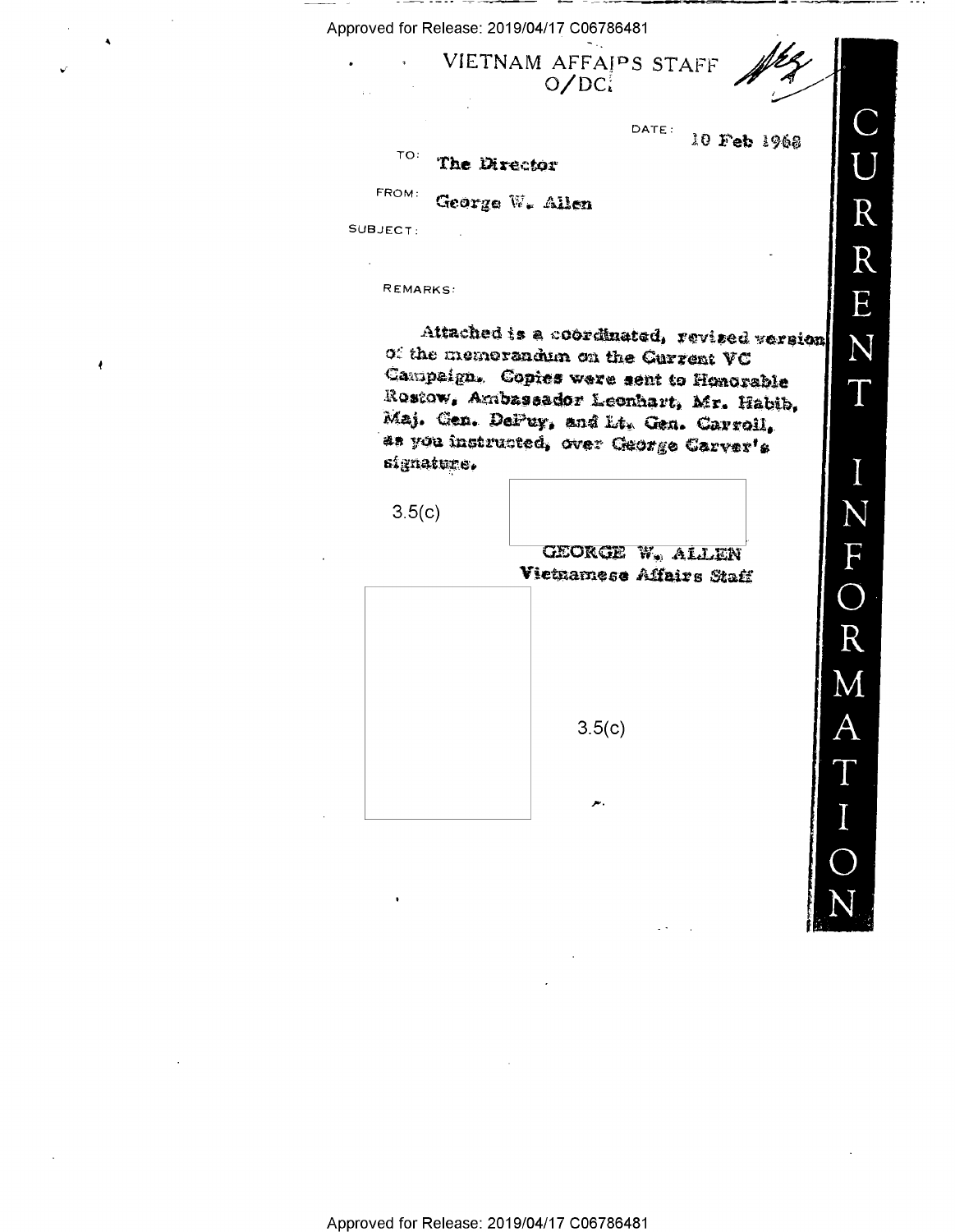Approved for Release: 2019/04/17 C06786481 3\_5(c)

 $f_{\mathcal{A}}(e^{i\theta})$  ateb $\theta$ 

<sup>l</sup>0 February 1968

MEMORANDUM

SUBJECT: The Current VC Campaign

Recent enemy activity must be reviewed within the framework of the overall aims of his winter-spring campaign -- to break the will oi U. S. to continue the war, and to create conditions favorable for as settlement on Communist terms. In this context. the winter phase oi the campaign (October - January) was intended to set the stage for a "decisive" period of the war during the spring phase. The winter phase was characterized by major operations in outlying areas (Dak To, DMZ, Loe Ninh) to draw out and engage U. S. mobile forees, coupled with attacks on US- GVN bases and administrative centers and intensive guerrilla pressure against the pacification program to tie down allied forces. It also included preparation for s major (conventional) warfare campaign of potentially elimactic character in the Khe Sanh and general  $DMZ$  area. These activities were accompanied by political and subversive actions preparatory to a "general uprising" in urban areas.

The Tet offensive represents the beginning of the spring phase - which our adversaries have described as the decisive phase of the war. There is abundant evidence to demonstrate that this phase aims at a. "general offensive" combined with a "general uprising." The VC hope that this offensive will infliot major defeats on U. S. forces. disintegrate the Vietnamese forces, and collapse the GVN<sub> $_{\ell}$ </sub>. The Communists evidently believe that major successes along these lines will ereate irresistible international and domestic pressures on the U.S. to open negotiations $\infty$ n Communist terms.

The evidence available suggests that the Communists hoped to accomplish as great deal more than they did in their initial assaults on the cities. They had made arrangements to seize control of the radio stations, seize key officials, destroy the local GVN apparatus, and organize and manipulate the populaee. This they failed to accomplish except in portions of a handful of cities. This failure, coupled with the heavy losses they have suffered, must be regarded as a setback to their campaign.

 $3.5(c)$ ELINE

Approved for Release: 2019/04/17 C06786481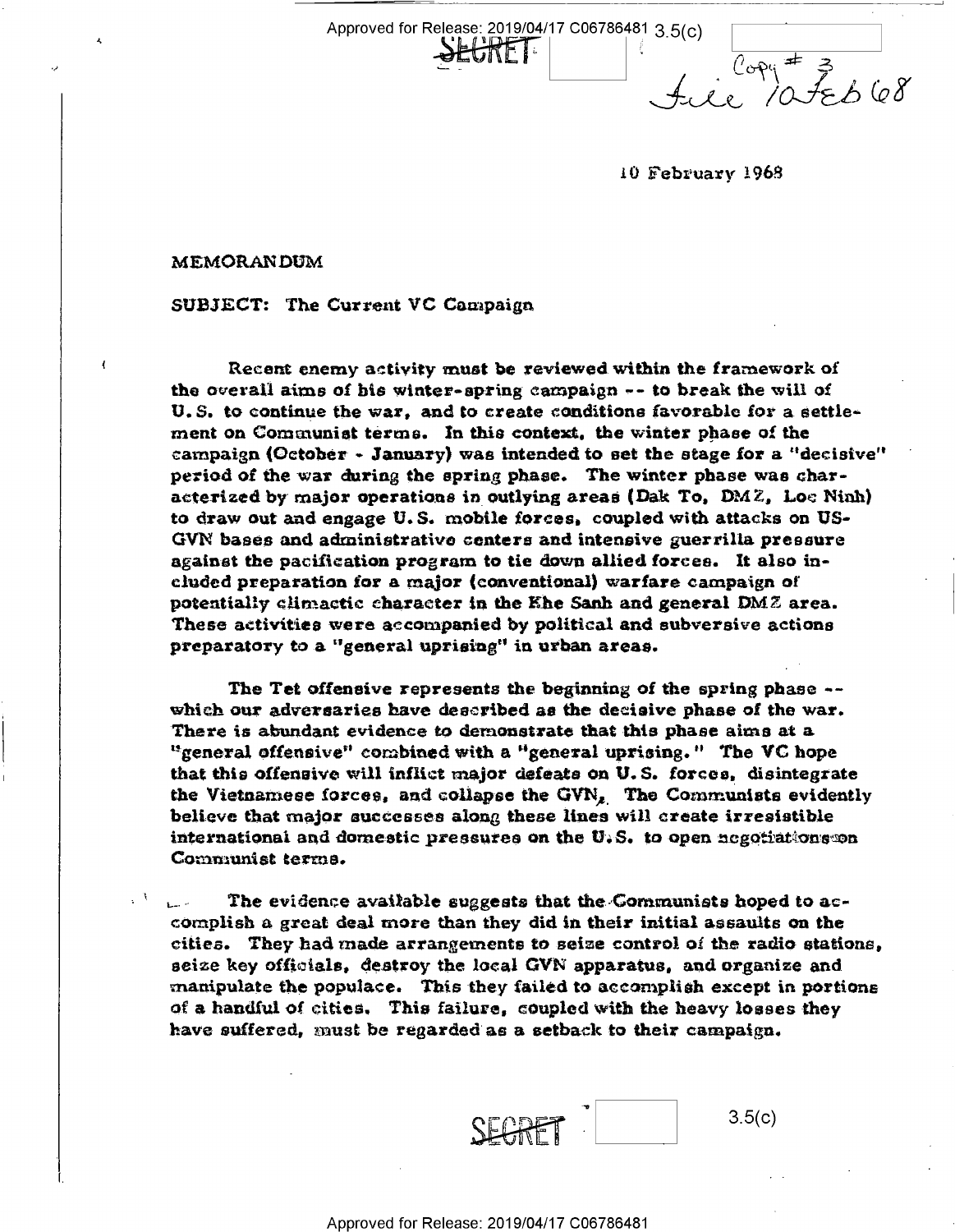Approved for Release: 2019/04/17 C06786481 . I  $\frac{3.5(c)}{1}$  3.5(c) the winter-spring campaign, and analysis of the pattern of recent operatione, suggest that the Tet offensive may have been only the spectacular initial onslaught of a sustained offensive, with a successful uprising as an ultimate, rather than the immediate goal.

Although they probably are disappointed to some extent with the results, they probably also believe that they have created conditions favorable for the attainment of the basic objectives of their winter-spring campaign. They have dealt a severe psychological blow to the urban population -much of which had sought sanctuary in the cities from the terrors of the war in the provinces. Although it is true that the urban populace did not rise against the GVN, it did not depart from its normally passive, neutral stances. The Communist attacks have resulted in widespread devastation and imposed substantial new economic and social burdens on an already overtaxed GVN administration. They have also inflicted significant damage on. US and ARVN military inetallationa and materiel, and tied allied military forces down to an effort to restore security to urban areas, to some degree at the expense of proteeting pacified areas. These limited accomplishments may satiety the minimum objeetivea of the Tet offensive and encourage the Communists to pursue their basic strategy.

There are numerous indications that the Communists intend to continue their presaare in many areas, probably in coneert with major operations in the Khe Sanh -  $DMZ$  region. In that sector, North Vietnamese units comprising two divisions are probing outposts of the Khe Sanh base camp while extending their entrenchments in siege-like fashion. Another two divisions remain capable of attacking U. S. positions in the central and eastern DMZ area.

In the eoaetal plain, strong Communist forces ~- two or three regiments -- remain in the districts surrounding Quang Tri city, and U.S. officials expect further attacks there. Another regiment or two are in the vieinity of Hue, and may attempt to reinforce those units still contesting allied control for that city. in Quang Nam province. the North Vietnamese 2d Division, reinforced by the 31st Regiment of the 341st Division and possibly the éth Regiment, has moved into the area between Hoi An and Danang, and may attempt strong attacks against either or both of these cities. Strong Communist forces reportedly remain close to the cities oi Tam Ky and Quang Ngai.

In 11 Gorpe, all three regiments of the North Vietnamese lat Division are now located near Dak To, and major action appears imminent. Reports from Darlac province indicate that the North Vietnamese 33d Regiment is

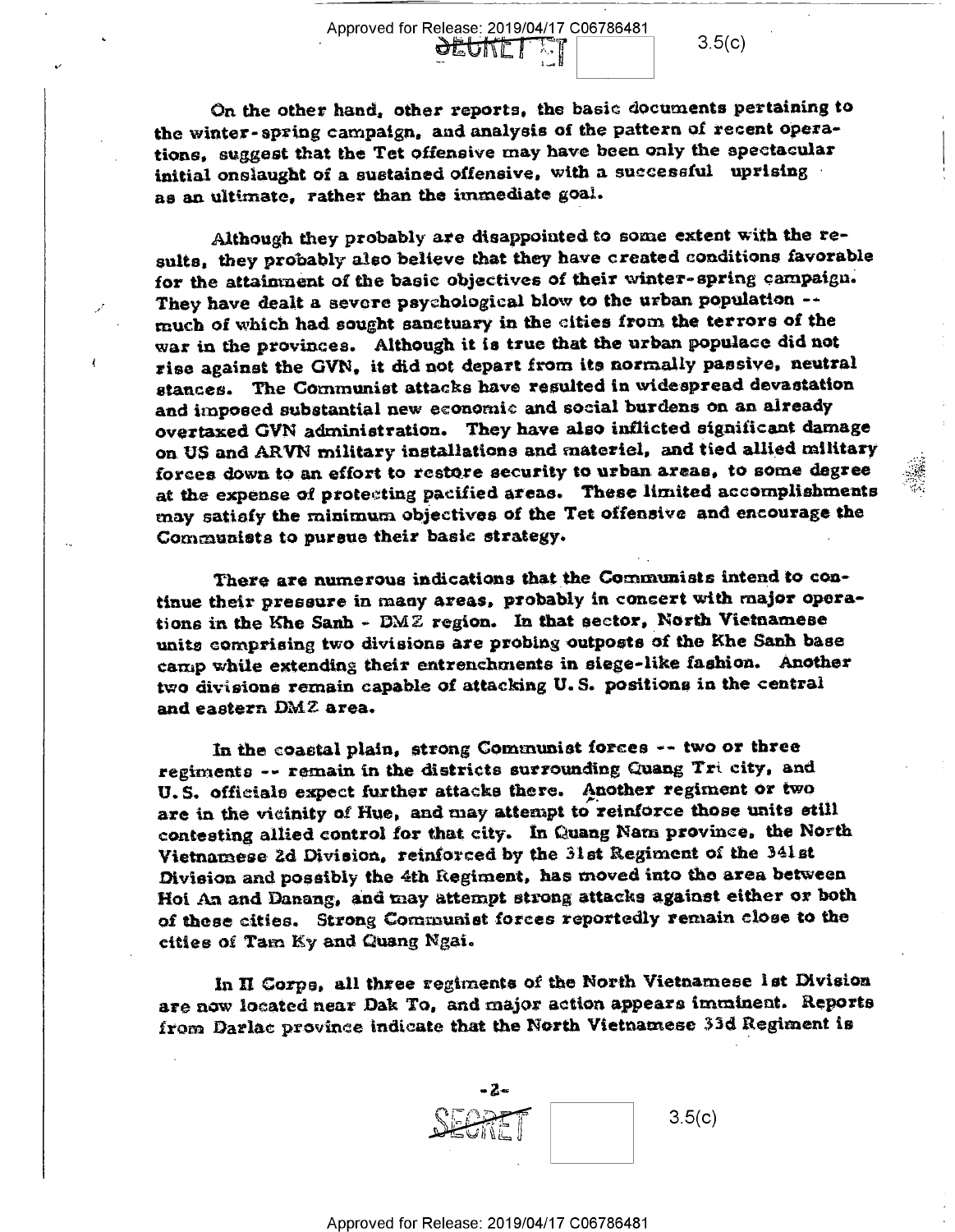Approved for Release: 2019/04/17 C06786481<br>
SEGRET 3.5(c)<br>
from Pleiku and that new attacks are expecte<br>
rovinces, Qui Nhon and Nha Trang anticipate being reinforced from Pleiku and that new attacks are expected. In the central coastal provinces, Qui Nhon and Nha Trang anticipate mortar attacks, but no major ground assaults. Two or three battalions are re- ' ported west of Tuy Hoa in Phu Yen province, however, and new attacks are expected.

الله مصدّ

In Ill Corps, the 'Fth Division apparently remains in northern Binh Duong province with the mission of maintaining pressure on bases of the U.S. ist and 25th Divisions. The status of the 9th Division is not clear; major elements have been reported in action in the area north of Saigon, but there are indications that others are located further north in Binh Long province. The Sth Division, which attaeked Bien Hoa, has disengaged and may have withdrawn temporarily to regroup.

In IV Corps, Viet Cong concentrations continue to be reported in the immediate vicinity of several province capitals, maintaining limited pressure through sporadic mortar attacks.

Numerous reports from various parts of South Vietnam indicate that many of the threats enumerated above will result in new attacks in the period between 9 and 15 February; the most frequently mentioned date is the 10th. These actions would be intended to further disrupt allied control in the cities, to demonstrate the ability for repeated attacks, to further intimidate the populaee, and thus contribute to the ultimate goal of a general uprising.-

One ominous aspect of the current posture oi the enemy military forces is their apparent implantation in the immediate vicinities of the district towns and province capitals, This pattern, reported in many parts of the country, suggests that the Communists have moved into and reasserted authority over the rural populace in formerly pacified areas. The current flow of refugees into district and provincial capitals would seem to be further evidence of this: the refugees could be fleeing their homes for fear of allied air attacks on the Communist forces occupying their hamlets.

Several documents have suggested that the winter-spring campaign entailed the creation of new guerrilla forces. A number of recent reports indicate that the Viet Cong are organizing and arming new guerrilla elements, both in the cities and in adjacent hamlets. Since Communist plans for the general uprising must have provided. for arming additional guerrilla and militia elements, these reports are-plausible. Some reports have suggested that these newly organized guerrillas will be used in renewed attacks on the cities. The fragmentary nature of available information precludes a firm estimate of the numbers that may be involved, but it is